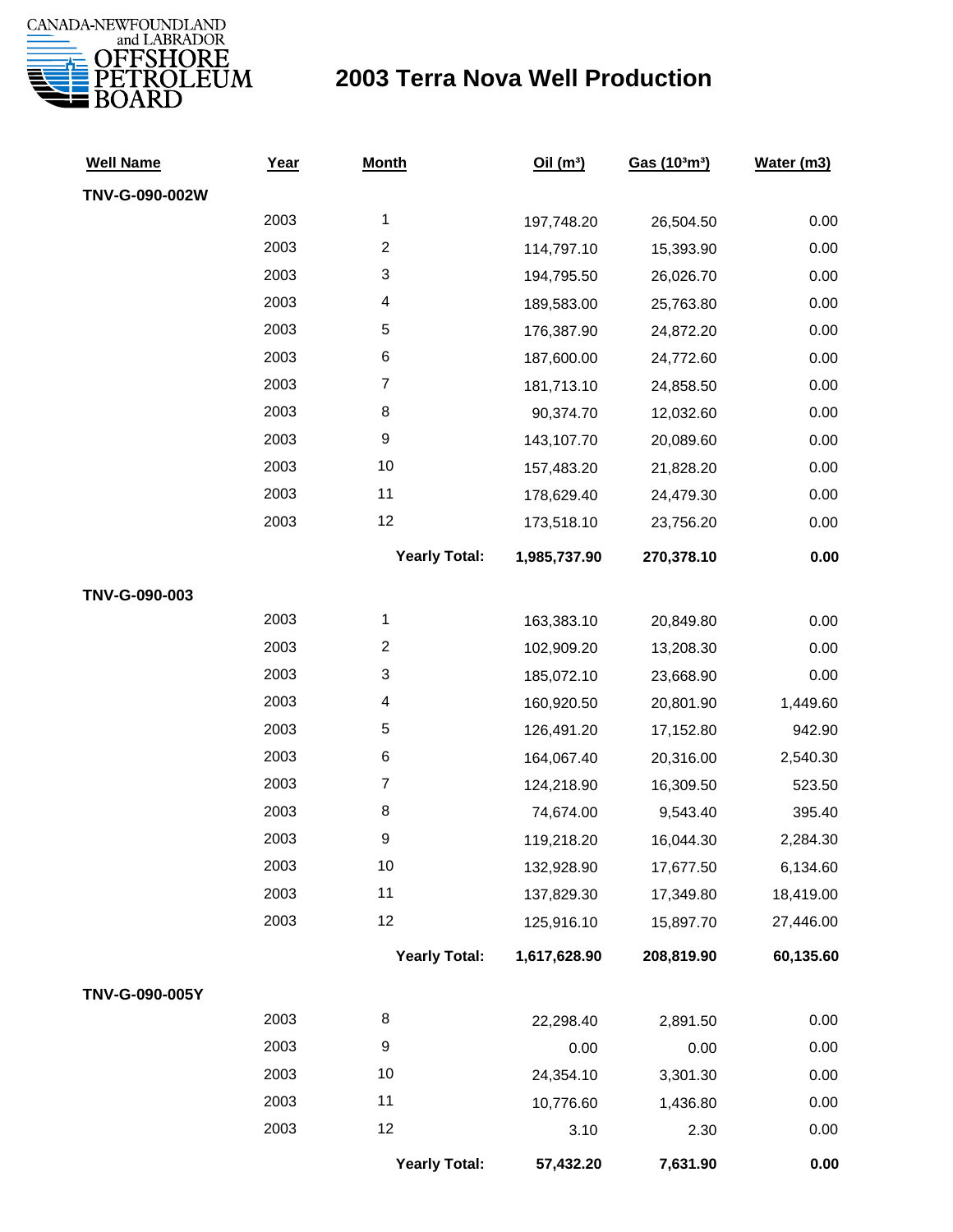

## **2003 Terra Nova Well Production**

| <b>Well Name</b> | Year | <b>Month</b>             | Oil(m <sup>3</sup> ) | Gas (103m3) | Water (m3) |
|------------------|------|--------------------------|----------------------|-------------|------------|
| TNV-L-098-001Z   |      |                          |                      |             |            |
|                  | 2003 | $\mathbf{1}$             | 108,335.40           | 26,129.10   | 0.00       |
|                  | 2003 | $\boldsymbol{2}$         | 48,358.10            | 12,827.10   | 0.00       |
|                  | 2003 | 3                        | 50,754.50            | 10,879.30   | 0.00       |
|                  | 2003 | 4                        | 65,919.30            | 16,925.30   | 0.00       |
|                  | 2003 | $\mathbf 5$              | 79,538.70            | 21,263.70   | 0.00       |
|                  | 2003 | 6                        | 130,546.00           | 43,310.10   | 0.00       |
|                  | 2003 | $\boldsymbol{7}$         | 110,856.20           | 41,509.70   | 0.00       |
|                  | 2003 | 8                        | 67,366.60            | 27,857.20   | 0.00       |
|                  | 2003 | $\boldsymbol{9}$         | 68,218.40            | 27,388.00   | 0.00       |
|                  | 2003 | 10                       | 78,375.10            | 35,147.80   | 0.00       |
|                  | 2003 | 11                       | 99,073.50            | 52,671.00   | 0.00       |
|                  | 2003 | 12                       | 101,870.00           | 57,479.00   | 0.00       |
|                  |      | <b>Yearly Total:</b>     | 1,009,211.80         | 373,387.30  | 0.00       |
| TNV-L-098-002    |      |                          |                      |             |            |
|                  | 2003 | $\mathbf 1$              | 0.00                 | 0.00        | 0.00       |
|                  | 2003 | $\boldsymbol{2}$         | 655.50               | 93.10       | 0.00       |
|                  | 2003 | 3                        | 79,918.60            | 11,394.70   | 0.00       |
|                  | 2003 | 4                        | 51,123.30            | 7,366.70    | 0.00       |
|                  | 2003 | 5                        | 33,716.90            | 5,048.30    | 0.00       |
|                  | 2003 | 6                        | 74,158.20            | 10,596.50   | 0.00       |
|                  | 2003 | $\boldsymbol{7}$         | 118,626.00           | 17,730.50   | 0.00       |
|                  | 2003 | 8                        | 50,821.60            | 7,248.10    | 0.00       |
|                  | 2003 | 9                        | 49,813.80            | 7,436.10    | 0.00       |
|                  | 2003 | 10                       | 75,378.90            | 11,148.70   | 0.00       |
|                  | 2003 | 11                       | 64,998.00            | 9,413.40    | 0.00       |
|                  | 2003 | 12                       | 51,652.20            | 7,508.50    | 0.00       |
|                  |      | <b>Yearly Total:</b>     | 650,863.00           | 94,984.60   | 0.00       |
| TNV-L-098-004    |      |                          |                      |             |            |
|                  | 2003 | $\mathbf{1}$             | 183,964.00           | 24,448.30   | 0.00       |
|                  | 2003 | $\boldsymbol{2}$         | 115,493.90           | 15,268.80   | 0.00       |
|                  | 2003 | 3                        | 183,829.40           | 24,396.10   | 0.00       |
|                  | 2003 | $\overline{\mathcal{A}}$ | 166,606.30           | 22,594.00   | 2,989.30   |
|                  | 2003 | 5                        | 104,903.20           | 15,022.20   | 5,053.00   |
|                  | 2003 | 6                        | 38,072.90            | 4,873.60    | 2,865.60   |
|                  | 2003 | $\boldsymbol{7}$         | 65,135.00            | 8,630.20    | 26,812.60  |